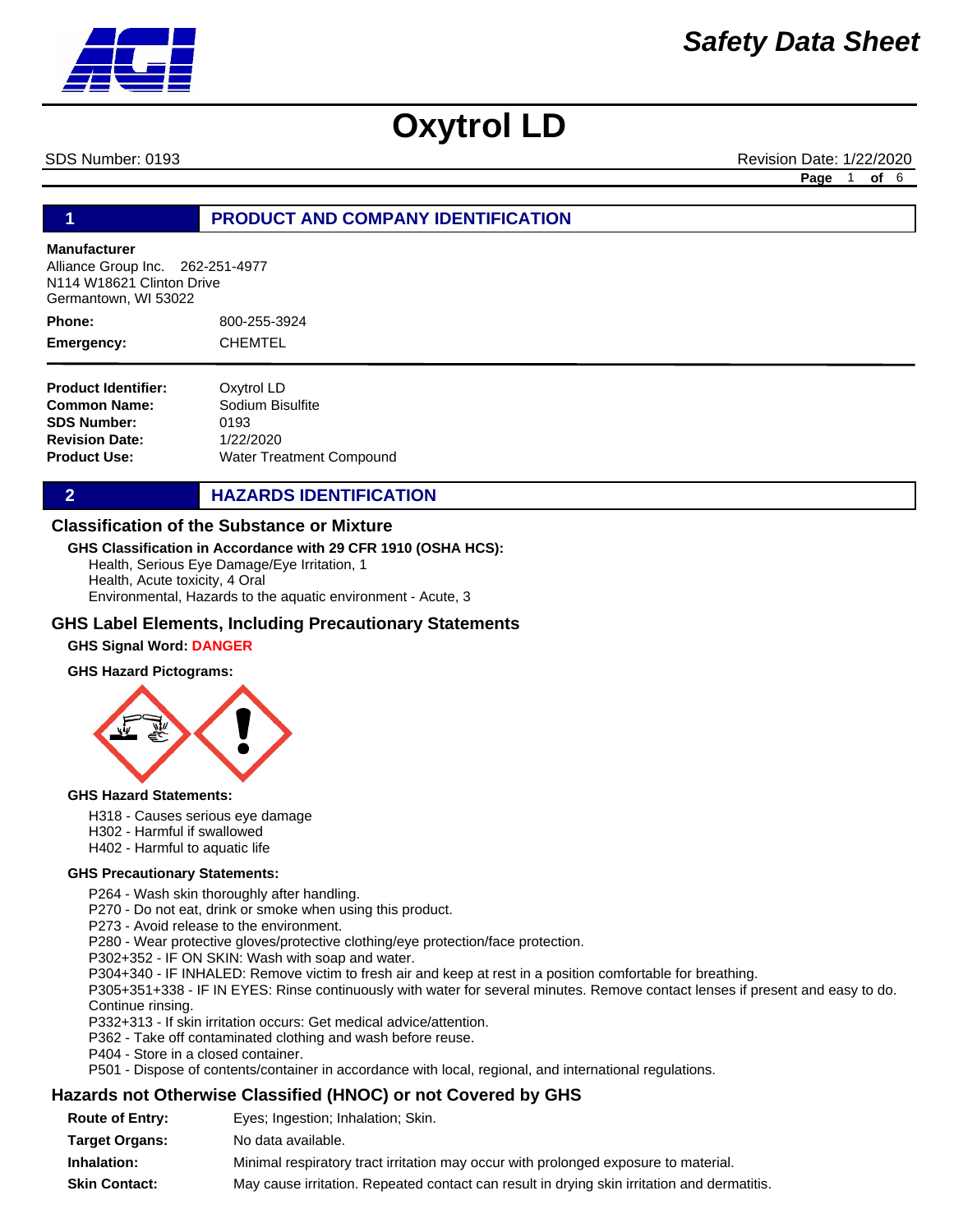# *Safety Data Sheet*

# **Oxytrol LD**

SDS Number: 0193 Revision Date: 1/22/2020

**Eye Contact:** May cause severe irritation and burns. May cause permanent eye damage, corneal damage. Effects may vary depending on length of exposure **Page** 2 **of** 6

**Ingestion:** Aspiration hazard: Harmful or fatal if swallowed.

**HMIS III:** Health = 1, Fire = 0, Physical Hazard = 0



### **3 COMPOSITION/INFORMATION OF INGREDIENTS**

\*Substance/Mixture: Mixture

| CAS#            | $\frac{9}{6}$ | Chemical Ingredients:<br>Chemical Name: |  |
|-----------------|---------------|-----------------------------------------|--|
| 7757-83-7       | $<20\%$       | Sodium bisulfite                        |  |
| $8061 - 51 - 6$ | $<10\%$       | Sodium Lignosulfate                     |  |

|                      | <b>FIRST AID MEASURES</b>                                                                                                                                                                                                                              |
|----------------------|--------------------------------------------------------------------------------------------------------------------------------------------------------------------------------------------------------------------------------------------------------|
| <b>Inhalation:</b>   | If symptoms develop, move victim to fresh air. If symptoms persist, obtain medical attention.                                                                                                                                                          |
| <b>Skin Contact:</b> | Promptly flush skin with soap and water for 15 minutes. Remove contaminated clothing immediately. Get immediate<br>medical attention. Do not reuse clothing and shoes until cleaned. Do not apply oils and ointments unless ordered by a<br>physician. |
| Eye Contact:         | Immediately flush eyes with large amounts of water for at least 15 minutes, lifting eyelids occasionally to facilitate<br>irrigation. Get immediate medical attention.                                                                                 |
| Ingestion:           | Do NOT induce vomiting. If conscious, immediately give several glasses of milk or water. Seek immediate medical<br>attention. For spontaneous vomiting, keep head below hips to prevent aspiration of liquid into lungs.                               |
|                      |                                                                                                                                                                                                                                                        |

### **5 FIRE FIGHTING MEASURES**

| <b>Flammability:</b>       | Not flammable or combustible. |
|----------------------------|-------------------------------|
| <b>Flash Point:</b>        | No data available.            |
| <b>Flash Point Method:</b> | No data available.            |
| <b>Burning Rate:</b>       | No data available.            |
| <b>Autoignition Temp:</b>  | No data available.            |
| LEL:                       | No data available.            |
| UEL:                       | No data available.            |

Fire Fighting Methods

Evacuate area of unprotected personal. Wear protective clothing including NIOSH Approved self- contained breathing apparatus. Remain upwind of fire to avoid hazardous vapors and decomposition products. Use water spray to cool fire exposed containers and disperse vapors.

### *Extinguishing Media*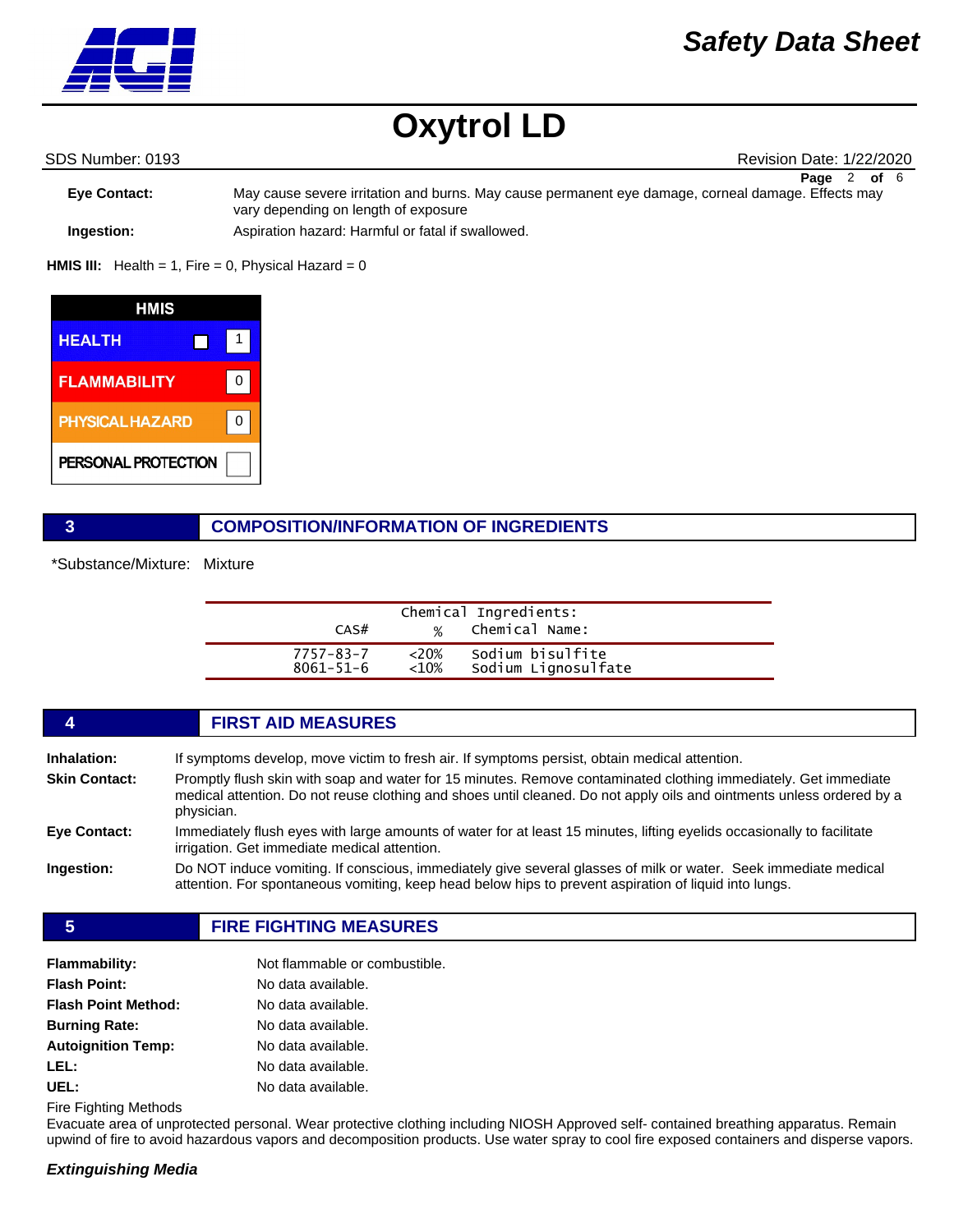# *Safety Data Sheet*



SDS Number: 0193 Revision Date: 1/22/2020 **Page** 3 **of** 6

**Suitable:** Use extingushing measures that are appropriate to local circumstances and the surrounding environment.

**Unsuitable fire extinguisher:** No data available.

**Unusual Fire or Explosion Hazards:** Toxic fumes may be given off when material is exposed to fire.

## **6 ACCIDENTAL RELEASE MEASURES**

#### **Personal Precautions**

CORROSIVE MATERIAL. Use personal protective equipment. Never exceed any occupational exposure limits. Ensure adequate ventilation.

#### **Environmental Precautions**

Prevent further leakage or spillage if safe to do so. Do not let products enter drains.

**Spill** 

**Equipment:**

Contain spill with absorbent material, place into drums for disposal. Flush remaining area with water to remove trace residue.

|                              | <b>HANDLING AND STORAGE</b>                                                                                                                                                             |
|------------------------------|-----------------------------------------------------------------------------------------------------------------------------------------------------------------------------------------|
| <b>Handling Precautions:</b> | Avoid contact with eyes, skin, or clothing. Wash thoroughly after handling. Avoid prolonged or repeated<br>contact with skin.                                                           |
| <b>Storage Requirements:</b> | CORROSIVE MATERIAL. Store in cool/dry area. Keep away from incompatible materials. Keep<br>container tightly closed. Do not store in unlabeled or mislabeled containers. Do not freeze. |
| 8                            | <b>EXPOSURE CONTROLS/PERSONAL PROTECTION</b>                                                                                                                                            |
| <b>Engineering Controls:</b> | Provide local exhaust ventilation. Maintain adequate ventilation. Do not use in closed or confined spaces.                                                                              |
| <b>Personal Protective</b>   | Hygiene Measures:                                                                                                                                                                       |

Hygiene Measures: Handle in accordance with good industrial hygiene and safety practice. Wash hands before breaks and at end of the day.

> Respiratory protection: Where risk assessment shows air-purifying respirators are appropriate use a fullface multi-purpose combination respirator (US) or type ABE (EN 14387) respirator cartridges as a backup to engineering controls. If the respirator is the sole means of protection, use a full-face supplied air respirator.

> Hand protection: Handle with gloves. Gloves must be inspected prior to use. Use proper glove removal technique (without touching gloves outer surface) to avoid skin contact with this product. Dispose of contaminated gloves after use in accordance with applicable laws and good laboratory practices. Wash and dry hands.

Eye protection: Wear chemical safety goggles while handling this product. Wear additinal eye protection such as face shield when the possibility exists for eye contact with splashing or spraying liquid.

| Component           | <b>OSHA PEL</b>   | <b>ACGIH TWA/ TLV</b> |
|---------------------|-------------------|-----------------------|
| Sodium Bisulfite    | No data available | 5 mg/m3 TWA           |
| Sodium Lignosulfate | No data available | No data available     |

Sulfur Dioxide gas may be released.

\*\*Exposure Limit for Sulfur Dioxide are: 5ppm - TWA (OSHA); 2ppm TWA; 5ppm-STEL (ACGIH)

| Clear, Dark Brown    |
|----------------------|
| Liquid.              |
| Sharp, pungent odor. |
| No data available.   |
|                      |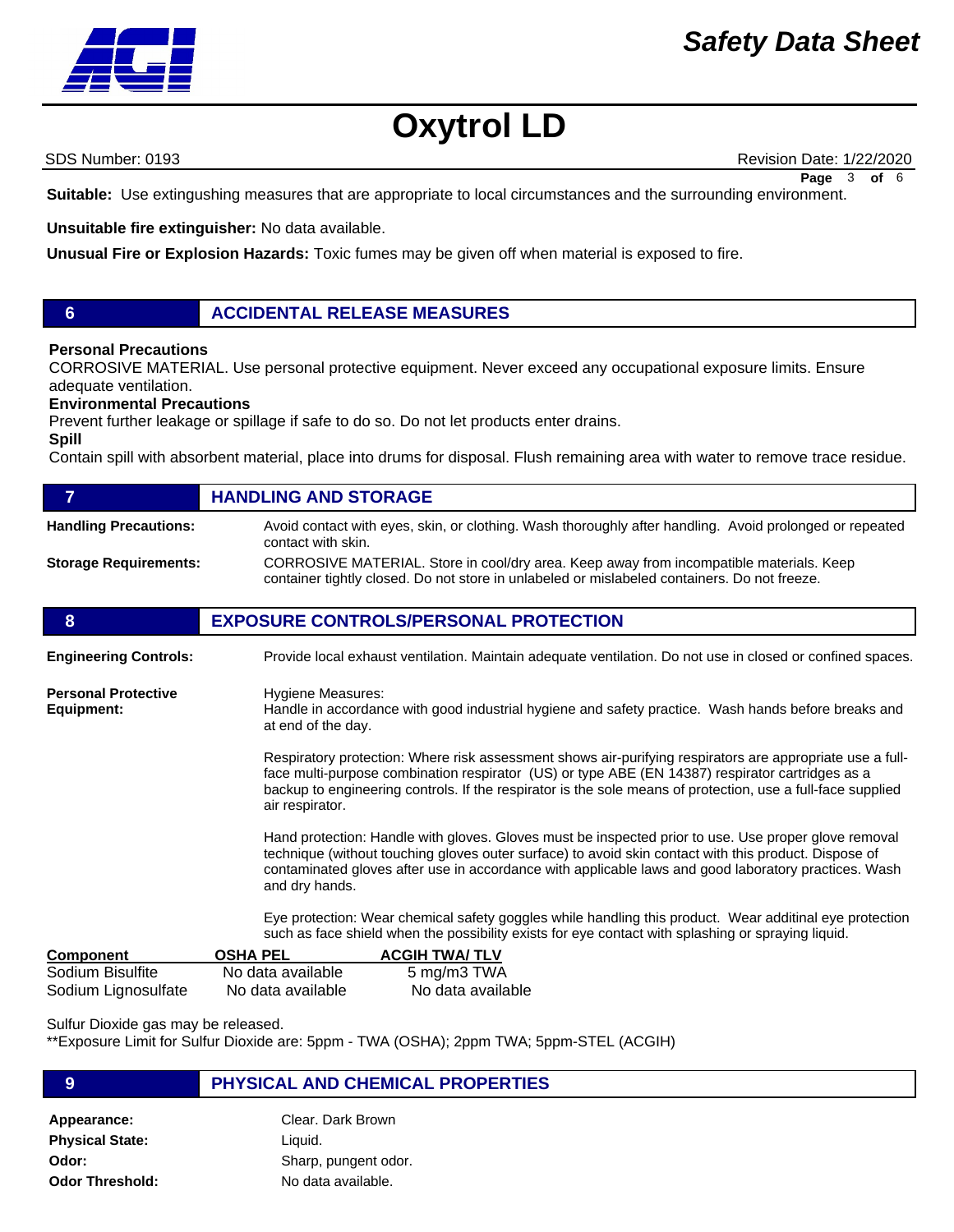

SDS Number: 0193 Revision Date: 1/22/2020 **Page** 4 **of** 6

| No data available.                         |
|--------------------------------------------|
| No data available.                         |
| Appreciable.                               |
| 1.02 @ 25 C                                |
| No data available.                         |
| No data available.                         |
| No data available.                         |
| No data available.                         |
| No Data Available                          |
| No data available.                         |
| $32^\circ$ F                               |
| No data available.                         |
| No data available.                         |
| No data available.                         |
| No data available.                         |
| No data available.                         |
| 4.5                                        |
| No data available.                         |
| No data available.                         |
| No data available.                         |
| No data available.                         |
| No data available                          |
| Lower Explosion Limits: No data available. |
|                                            |

Upper Explosion Limits: No data available.

## **10 STABILITY AND REACTIVITY**

| <b>Reactivity:</b>               | No data available.                                               |
|----------------------------------|------------------------------------------------------------------|
| <b>Chemical Stability:</b>       | Product is stable under normal conditions.                       |
| <b>Conditions to Avoid:</b>      | Heat, sparks, open flame.                                        |
| <b>Materials to Avoid:</b>       | Strong oxidizers.                                                |
| <b>Hazardous Decomposition:</b>  | Sulfur dioxide gas. Sulfur oxides. May liberate carbon monoxide. |
| <b>Hazardous Polymerization:</b> | Will not occur under normal conditions.                          |
|                                  |                                                                  |

# **11 TOXICOLOGICAL INFORMATION**

## **Toxicity Data:**

**Eye Effects:** Will cause eye burns and permanent tissue damage.

- » Sodium Bisulfite -Eyes no data available
- » Sodium Lignosulfate Eyes no data available

**Skin Effects:** Prolonged or repeated contact may cause mild skin irritation and drying of skin which may result in dermatitis » Sodium Bisulfite -Dermal LD50 - no data available

- Skin corrosion/irritation: no data available
- » Sodium Lignosulfate Dermal LD50 no data available Skin corrosion/irritation: no data available

# **Inhalation Effects:** May be irritating to the respiratory tract. Prolonged inhalation may be harmful

» Sodium Bisulfite - Inhalation LC50 - no data available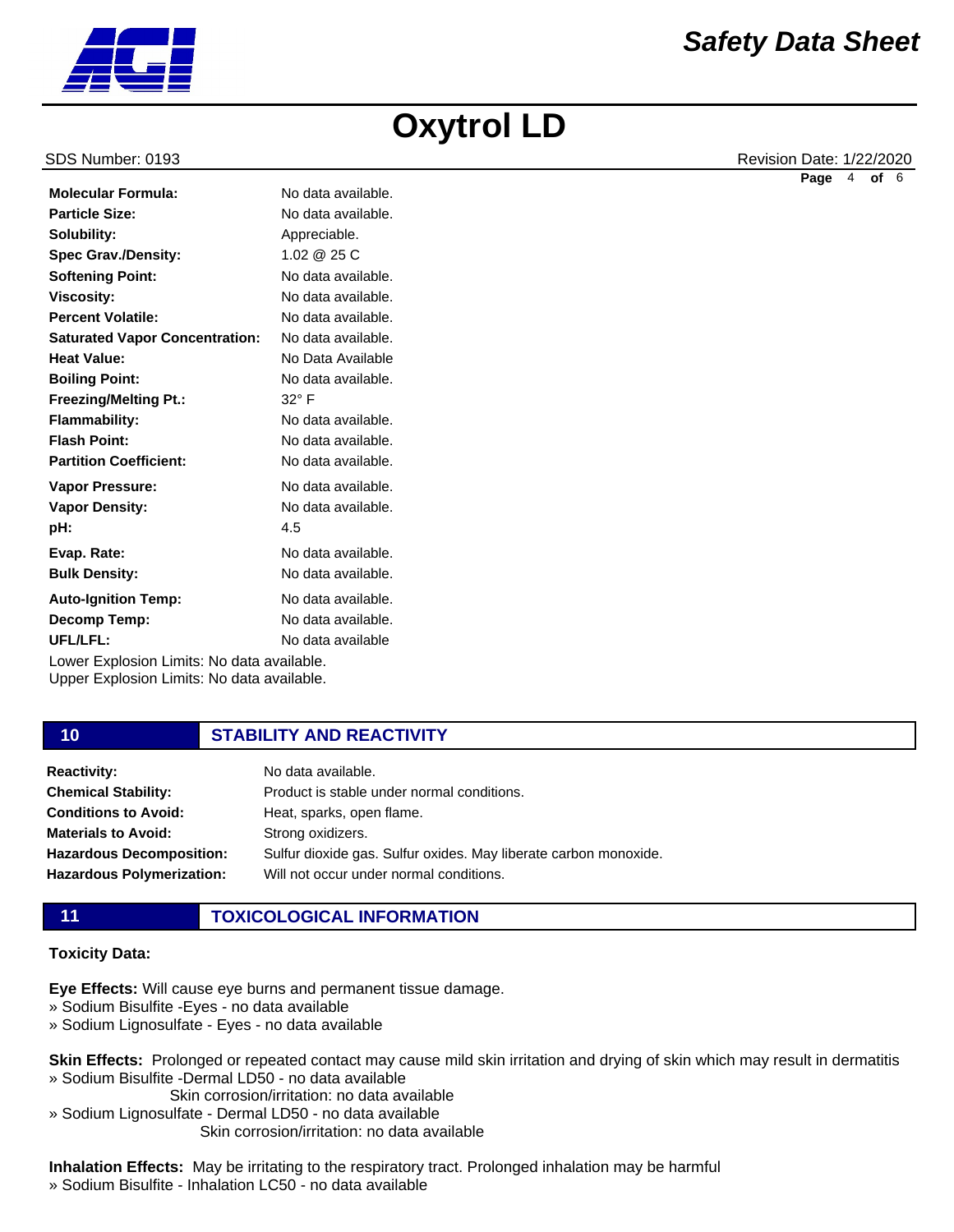

SDS Number: 0193 Revision Date: 1/22/2020 **Page** 5 **of** 6

» Sodium Lignosulfate - Inhalation LC50 - no data available

**Ingestion Effects:** May cause discomfort, nausea, vomiting, diarrhea if swallowed. » Sodium Bisulfite - Oral LD50 - no data available

» Sodium Lignosulfate - Oral LD50 - Rat = 6030 mg/kg

| <b>Mutagenicity:</b>      | No data available. |
|---------------------------|--------------------|
| Teratogenicity:           | No data available. |
| <b>Fertility Effects:</b> | No data available. |

### **Carcinogenicity:**

**IARC**: 3 - Group 3: not classifiable as to its carcinogenicity to humans (sodium bisulfite)

# **12 ECOLOGICAL INFORMATION**

**Biodegradability** No data available.

**Ecotoxicity** Toxicity to fish:

LC50 - Oncohynchus mykiss (Rainbow Trout) - 7300mg/L- 48hr (Sodium Lignosulfate)

Toxicity to aquatic invertebrates: No data available

An environmental hazard cannot be excluded in the event of unprofessional handling or disposal. Harmful to aquatic life.

**13 DISPOSAL CONSIDERATIONS**

### Waste Disposal:

This material, if discarded as produced, is not a RCRA "listed" hazardous waste. However, it should be fully characterized for toxicity and possible reactivity prior to disposal (40 CFR 261). Use which results in chemical or physical change or contamination may subject it to regulation as a hazardous waste. Along with properly characterizing all waste materials, consult state and local regulations regarding the proper disposal of this material.

Container contents should be completely used and containers should be emptied prior to discard. Container rinsate could be considered a RCRA hazardous waste and must be disposed of with care and in full compliance with federal, state and local regulations. Larger empty containers, such as drums, should be returned to the distributor or to a drum reconditioner. To assure proper disposal of smaller empty containers, consult with state and local regulations and disposal authorities.

**14 TRANSPORT INFORMATION**

UN2693, Bisulfites, aqueous solutions, n.o.s., 8, PGIII, (Sodium Bisulfite)